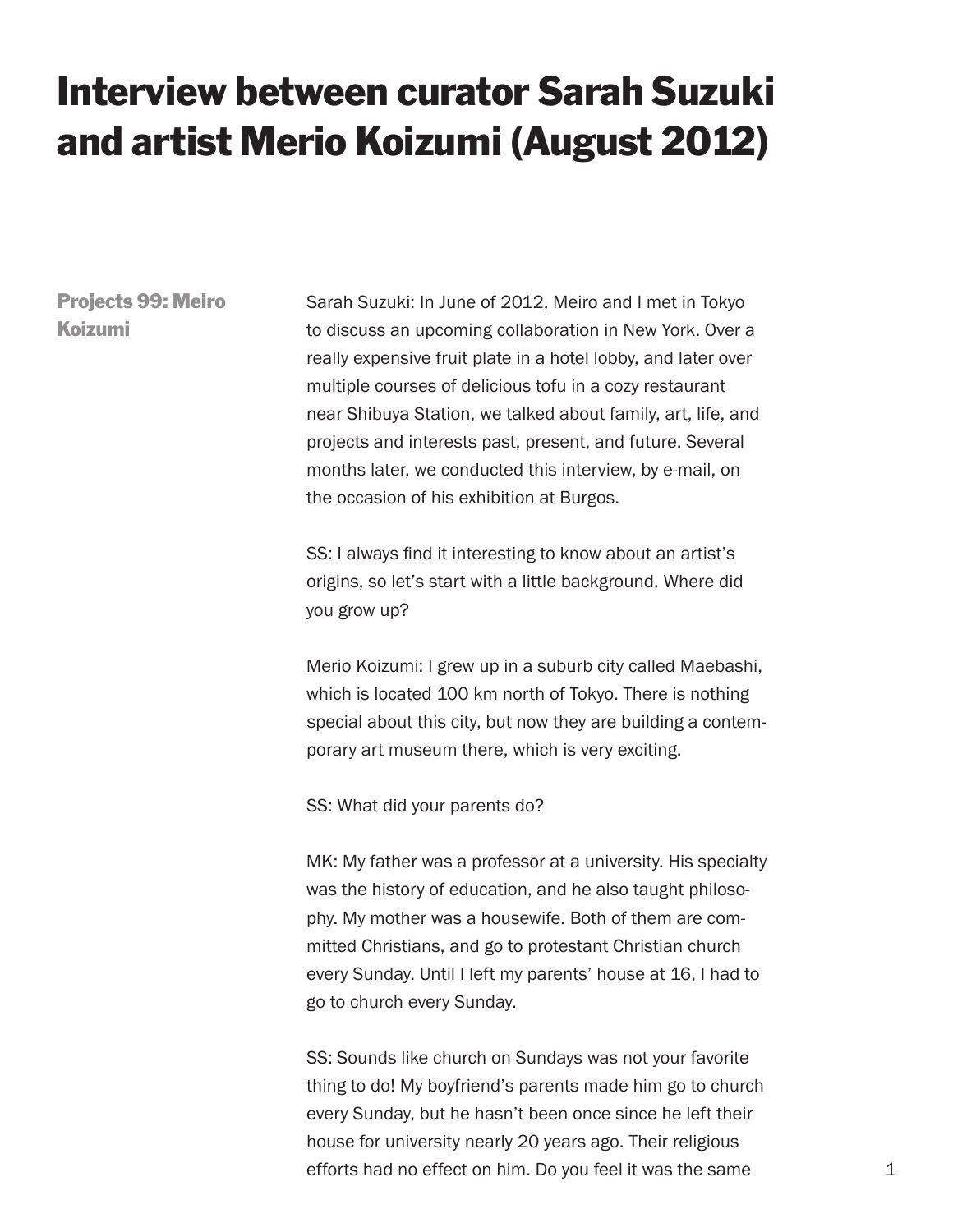## for you?

MK: Wow, I do feel the same! But if I look at it from another angle, their religious efforts actually had a great impact on shaping who I am. Ever since I was a little kid, I've kept asking myself this ultimate question: is there a God? I had difficult time with this question when I was a teenager; I got emotional before being able to think rationally. When I later studied religion at university, I finally acquired a way of thinking that allowed me to deal with this question more rationally, more objectively.

Now as an artist, I have come to realize how important this phase of my life was. I am never satisfied with my work unless it touches this layer, this ultimate question, in some way. And for years, I couldn't identify myself with many other Japanese artists of my generation because I thought these kinds of heavy questions were missing from their work. Without my parents religious effort, I would be someone who had no interest in religion. Thanks to their effort, I am now a serious atheist.

SS: What interests and hobbies did you have as a kid?

MK: My biggest hobby was to make my own Manga cartoons, and I also tried a few times to write detective novels. I also made quite a few card games. I really loved making my own system and rules.

SS: It's interesting that you were a storyteller from a young age. Did that translate in your academic interests? What were you like as a student?

MK: I was a creative kid. In seventh grade, I was making a series of manga that my friends fell in love with. So I drew an episode during each class, and then distributed it during the next break. The drawings were horrible. I was never good at making drawings. But it didn't matter. That was the first time that I felt I had success with my work.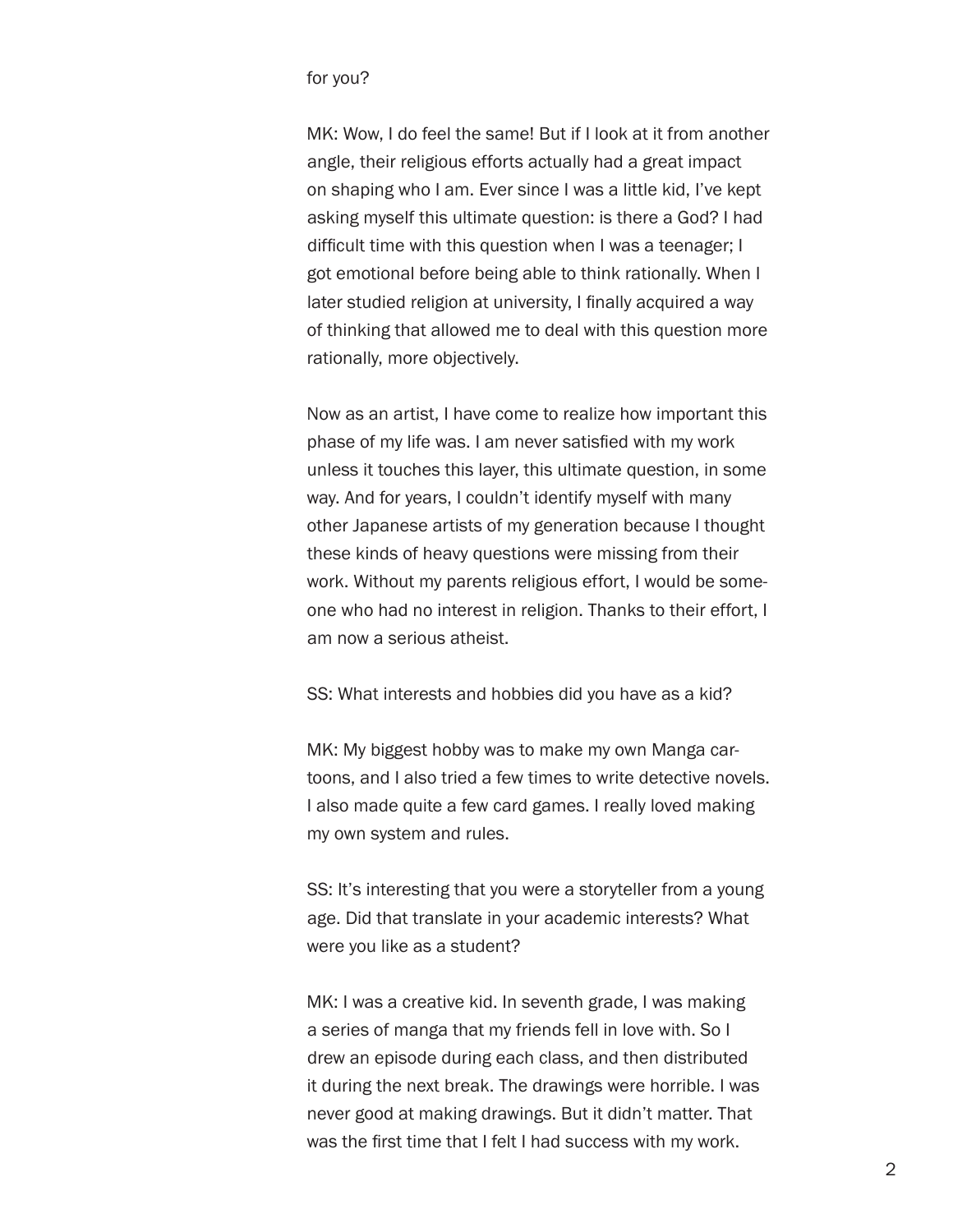SS: It's funny you should say that about your drawings, because when I see them, I always think they have great energy, and give insight into your process. How would you describe the role of drawing in your practice now?

MK: Drawing is a very important aspect of my art making. Many ideas for my videos arise when I am making idea drawings. I usually spend one or two hours a day with a pen and a sketchbook, trying to find an image in my deep consciousness. Sometimes image comes to me that offers so many possibilities, and contains so many layers; these are the images that have potential to become video work. Next, I have to start think about how I can capture this image using a real body and a video camera. And in the course of this process, I again have to make many drawings. At this stage, drawing offers multiple possibilities of how a project could be realized. So it doesn't matters whether they are good drawings or not. It's a crucial part of my thought process, and as long as it triggers something deep in my consciousness and give me a vision for possible art work, it serves its purpose.

SS: You left Japan for high school. How did that come about?

MK: As I mentioned, my father was a professor of Education, and he was quite pessimistic about the Japanese education system. So he wanted to send me to Canada, where my aunt lives.

SS: How did you feel about the idea of leaving home at 15? Excited? Nervous?

MK: At that time, sending kids to other countries wasn't so common among Japanese parents. So I think I was quite excited—I felt that my life was becoming something different from my friends' life.

SS: And once you got to Canada, how did you feel? What was the same, and what was different?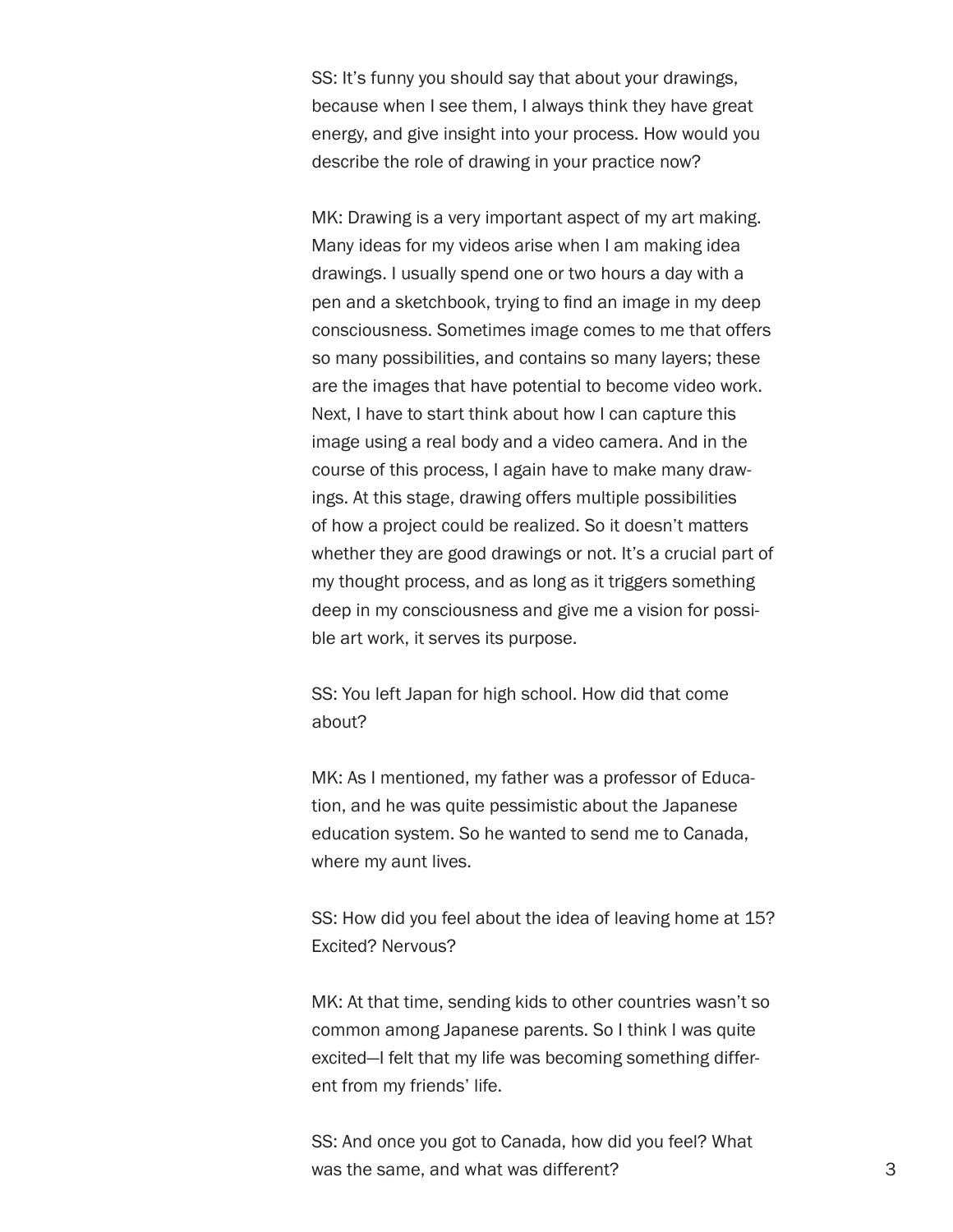MK: The whole thinking was different. Just to give one example: I had a really amazing art teacher at my high school in Canada. She taught me the very basis of how to make artworks, and she made us study art history quite intensively too. In Japan, the assignment was to make a figure drawing of your left hand. In Canada, the assignment was to ask yourself what it means to make a drawing of your left hand. I don't think I would have become an artist if I stayed in Japan.

SS: So I guess your father was right about sending you to Canada! It really pushed you in different direction than if you had stayed in Japan. What were your thoughts about going to University? Did you want to go in Japan, or abroad?

MK: At that time, I wasn't thinking about going to art school. I wanted to study art history and literature. So I went back to Japan to a normal university to study liberal arts—art history, literature, archeology, theology and so on. I thought I wanted to become art historian, but realized I was never satisfied by just studying art. I was always making art, and making art made me understand about art more than studying art. When I realized this, I decided to become an artist.

SS: Your work is so layered—a single piece deals with many concerns. Do you think that your liberal arts education, your study of not only art history, but also literature and religion and history, has informed your work?

MK: Yes, definitely. I think my tendency to create many layers within a work comes from studying classical literature in university. For example, I really loved William Blake, this strange Romantic poet, who tried to depict his own understanding of the whole universe through strangely deformed mythical figures. I was really thrilled by this kind of classical artist who speaks to the biggest ideas through smallest things, and tried to make sense of the whole world through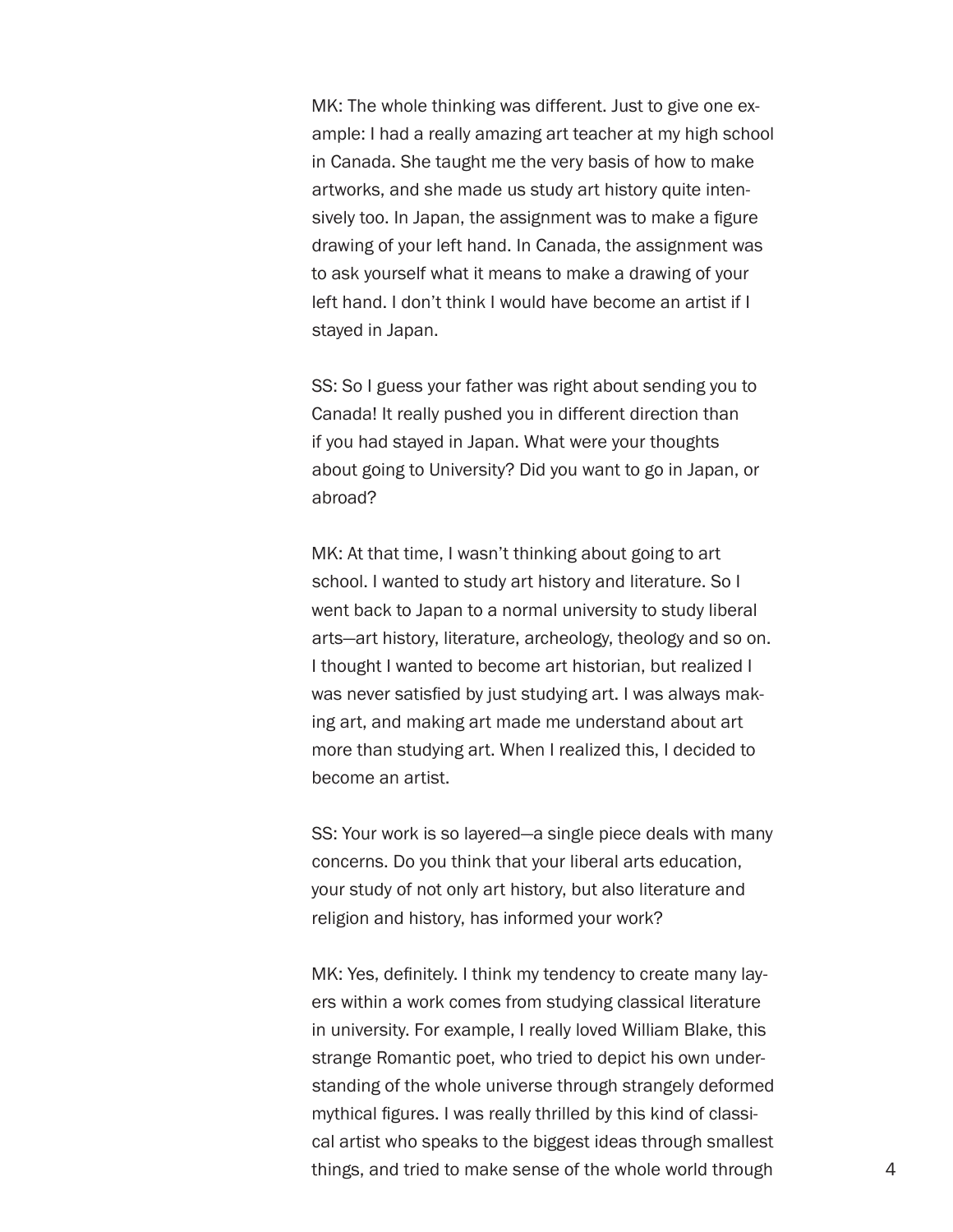their art.

Also as I mentioned, classes for religion helped me looking at things like faith and belief in a rational ways. Now I am making series of works that deals with Nationalism in Japan, and the root of this interest definitely comes from my liberal arts education.

SS: You mentioned that you were making art at university. When did you first start? After your manga, when you were in Canada?

MK: I started making art in high school, and haven't stopped since. But as I told you, I never thought of becoming a career artist, because I didn't even think that was an option. I became aware that it was when I was 21. I saw Bruce Nauman's show at the Hayward in London. I innocently thought "I can do that too." But of course, I discovered later that I was so wrong. It's so easy to copy Nauman, but just impossible to make bodies of work he made from scratch.

SS: It's so interesting that you mention that show in particular. I don't think we've ever discussed Nauman before, but in describing your work to people, I have used his work as a point of reference. There is something shared in the way you use your own bodies, restrain bodies, manipulate information… Has Nauman continued to be an important influence for you? Are there other artists, either from your study of art history or your own art viewing, that you feel have been important in your thinking?

MK: Nauman has always been a hero for me. His works are so simple yet so strong. It is always my goal to have that quality in my work. And I am constantly amazed by his ability to be so playful with his medium. Whether it is neon or video or sculpture or installation, it doesn't matter. He can somehow distance himself from each medium to create this free space where he can just enjoy playing around with it. It is very stimulating to imagine how he made his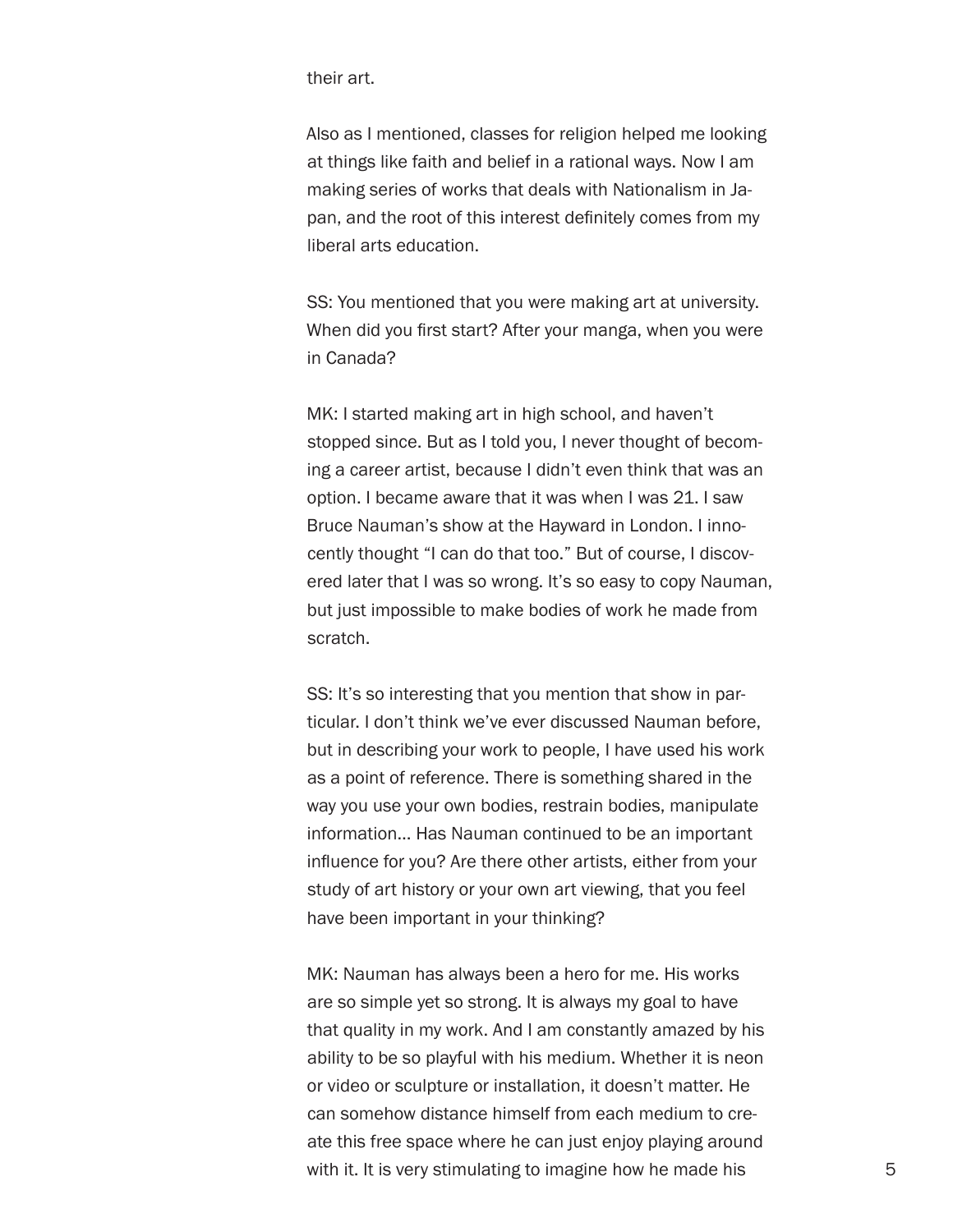works.

Another important artist for me is the Japanese film director, Yasujiro Ozu. I am especially fascinated by the way he directed actors. Actually the characters in his films have some similarity to the subjects of Nauman's videos, in the sense that depictions of the inner self are stripped down to set of gestures within a rigid framework. Ozu's films are like puppet shows using bodies of real actors. He never believed in conventional filmic language; he wanted to create his own. And he achieved it, inventing this very strange filmic language that no one can copy. On the surface, everything looks so ordinary and undramatic, but once you become aware of the layer behind this surface, you realize how dark and pessimistic his visions were.

SS: You mentioned that you saw the Nauman show in London at 21. You were at Chelsea College of Art and Design, right (1999–2002)? What did you take away from your time in London?

MK: I had a great schoolmates in London; I feel like I was taught more by my classmates than by my tutors. It was after YBAs made themselves successful, and young people from all over the world were coming to London to become the next YBA. So it was a great time.

SS: What was it about the works of the YBA that appealed to you?

MK: For me is the combination of punk attitude with a banality of expression. I think I was very much influenced by this, and they are still with me.

SS: Meaning works like The Chair (2000) and Merokozuuuumi (2000)? There is something very stripped down about these – just you and a couple of props.

MK: "Untitled" (2000) is one of the earliest video that I made. With this series, I was experimenting with a pencil,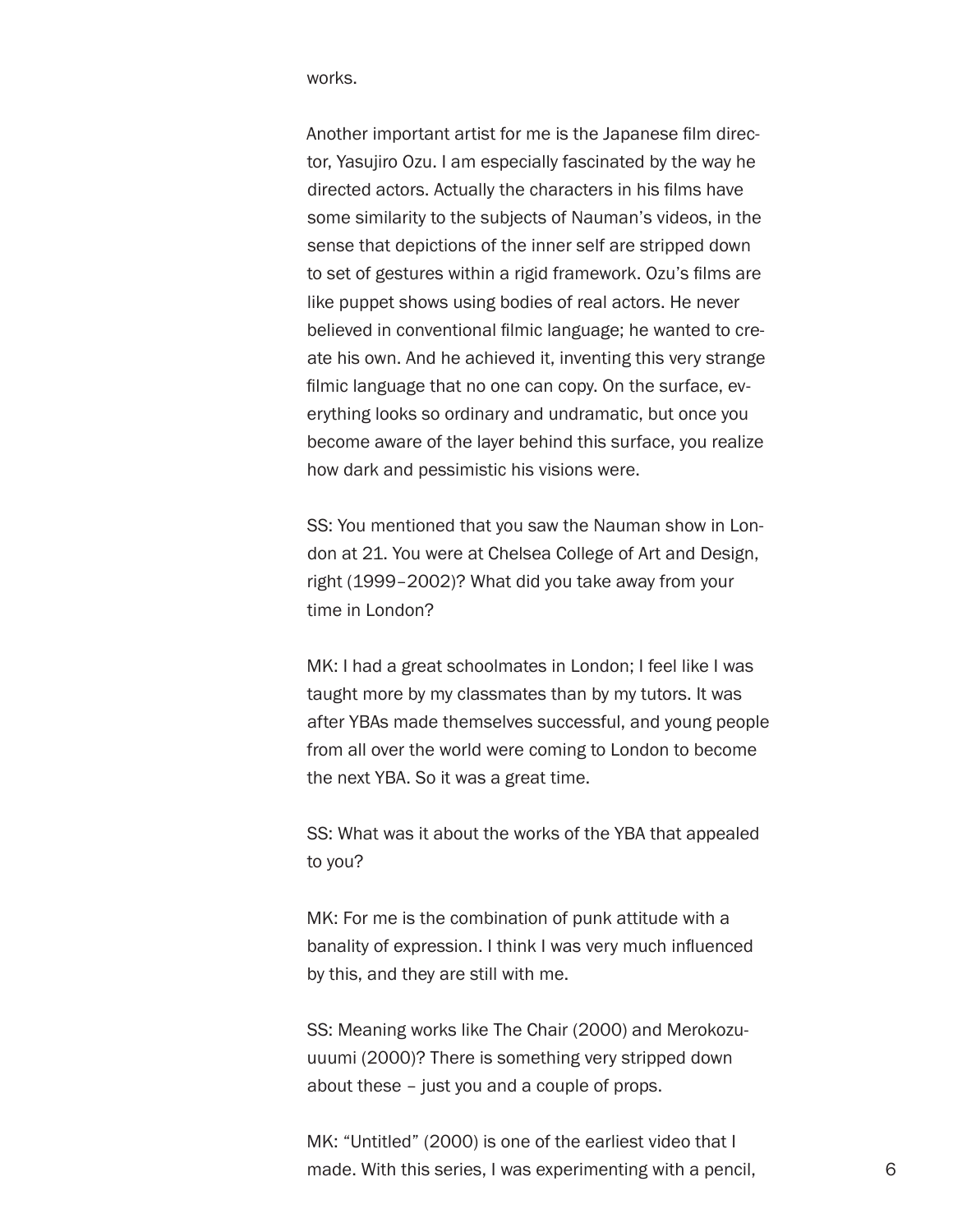a wooden board, a microphone, and a video camera to create a new instrument. Also The Chair (2000) was made around the same time. The video camera was a new thing for me, and I was innocently playing around with this device to see what images I could create. I am trying never to forget this innocent attitude towards video, and to keep it in my work even now.

SS: There seems to be a shift that takes place with Amazing Grace (2001) – more produced, more props, a new physicality, and emotional resonance. Looking back, do you see this work as a turning point that presages later work like Human Opera XXX (2007)?

MK: Definitely. Emotional resonance became one of the repeated motifs in my works since Amazing Grace. I have been fascinated by this ability of moving image ever since. Video is a medium that can deal directly with human emotion, and that can offer direct access to the emotion and consciousness of the audience. It is very difficult to make people cry with a painting or photograph, but it is not so difficult to do that with video. It must be very, very difficult to make half the people laugh, and the other half cry with a painting. But with video, you can do that. It's a very powerful medium. I think I want to make works that are crystallizations of the complex mechanism of how our emotions work within a subject and within a society.

SS: Something else that happened during this period is that you turned the camera from yourself onto performers.

MK: After 10 performance videos, I got really fed up with this enclosed universe, and became more interested in bringing in other people. I lost the control that I used to have, but there is no limit now. With a single idea, you get 10 totally different works, if you have 10 different performers. Everybody has different voice, different face, different muscles, different body, different history, different personality and so on. There is no limit. And my work become more than what I had imagined in my head. This process is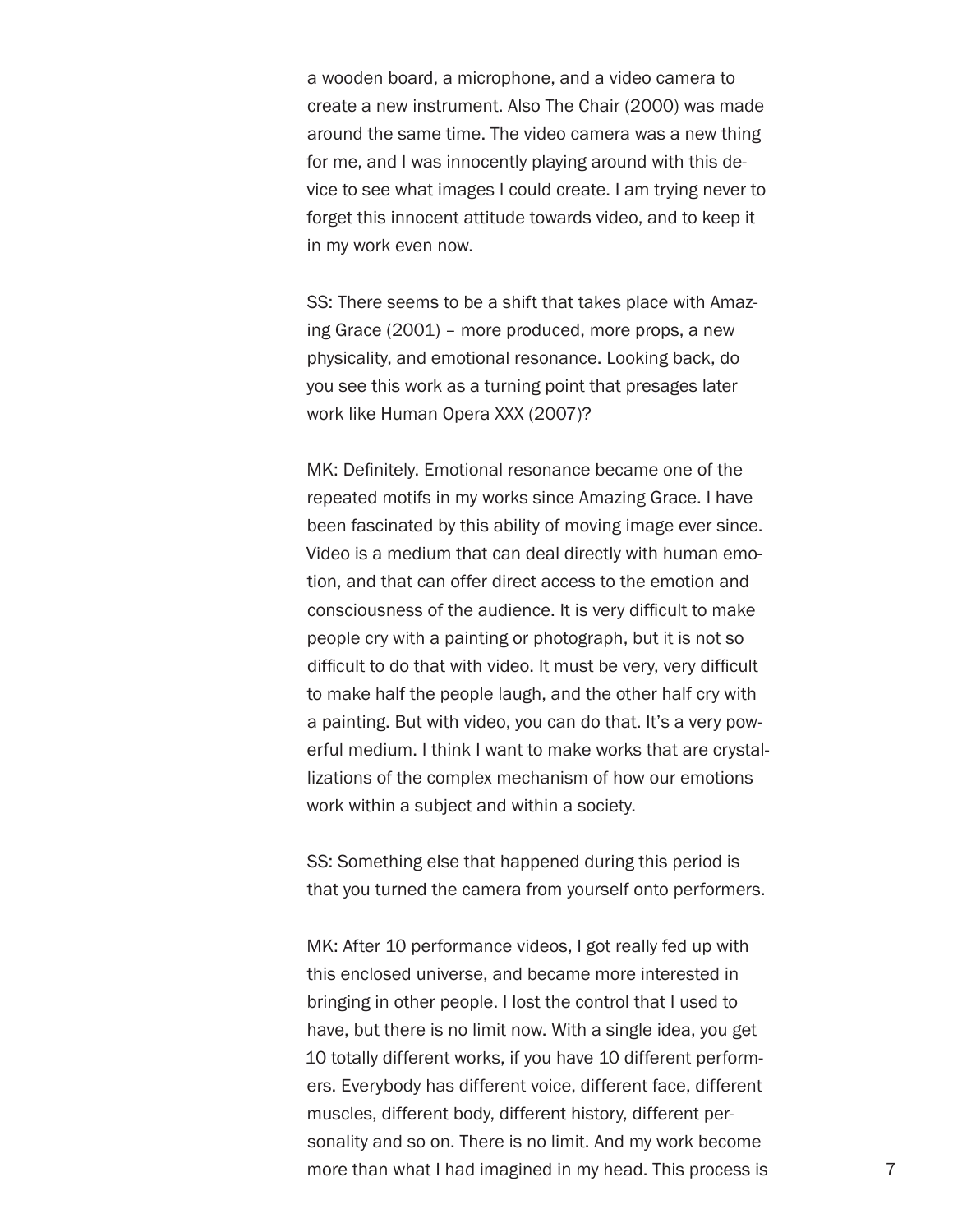definitely more dynamic.

SS: Many of your performers are put in strange circumstances, or given difficult directions. What is your relationship with your actors like?

MK: First I was scared to have someone in front of camera. I got really nervous, and was afraid to direct them. But now I am quite relaxed, and do not feel that fear anymore because I realized that there is nothing special about this director – actor relationship. In the end, it's all about very basic communication like, how you talk, listen, and understand someone else.

SS: How does your process differ when you're directing yourself, or other performers?

MK: When I perform by myself, it is always my face, my voice, my body that I can use. The good thing is that I can control myself better than I can other people's bodies. But at the same time, it is so limiting. When I was my own performer, the work was about myself, about this one human being. But when I got someone else, the work starts to talk about how we communicate, interrupt, hurt, and love each other. It started to talk about human beings in more universal sense.

SS: There is a cruelty, a masochism, in projects like Jap (2003) or Human Opera XXX (2007). Where do you think this comes from? What purpose does this serve?

MK: I do not know where this comes from, and I personally don't think I am sadistic as people might think that I am. But at the same time, I think film directors need to be a little bit of a sadist in order to get what they want to get. Shooting other people with a camera always involves exploitation of subjectivity. You can not be so innocent about this when you need to get image that you want to get.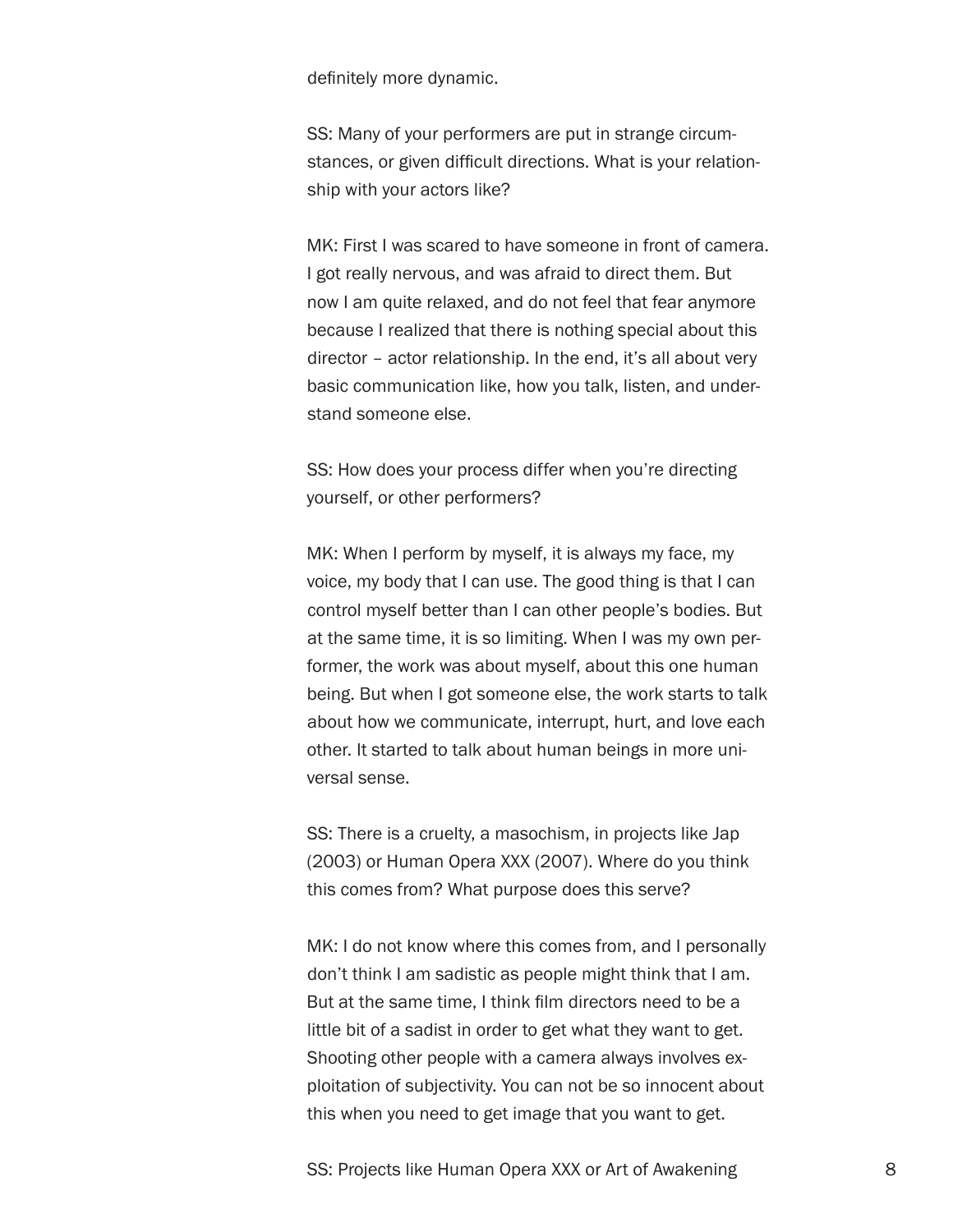(2005) certainly create discomfort on the part of the viewer. For me, it's a particularly potent mix of unease and curiosity; the implication of the watcher in this cycle of exploitation. Is that part of your thinking?

MK: Yes in these two works and in some other works like Jap (2004) and Portrait of a Young Samurai (2009), this cycle of exploitation is more apparent. I think audiences feel discomfort because I make them stand in the director's position, but at the same time, they can never become an active agent in this director – actor power relationship. They always remain just a passive/ powerless viewer of this cycle of exploitation, even though they are in the position of exploiter. And this position can sometimes be more uncomfortable than the position of the actors. The actors can be active agent if they want to. So the real victim can be sometimes the audience instead of the actor.

And I should add that it is never my goal to create discomfort in the audience, but rather to create certain images that satisfy my aesthetic demands. Reaction of audience is always secondary.

## SS: In 2005, you went to Amsterdam?

MK: Art in Amsterdam was quite different than that in London—more serious and intellectual, closer to art in Germany, I felt. They seemed to despise the banality of the British artists. When I was there, I felt like I was making works against this seriousness. It was only when I left, that I realized how much I had absorbed. I feel that I developed my current artistic language in Amsterdam, which I can use to address anything from political issues to problems in history as material for my art production.

SS: In recent years, you have used Japan as a lens through which to examine such issues. What is it about Japan's history that draws you?